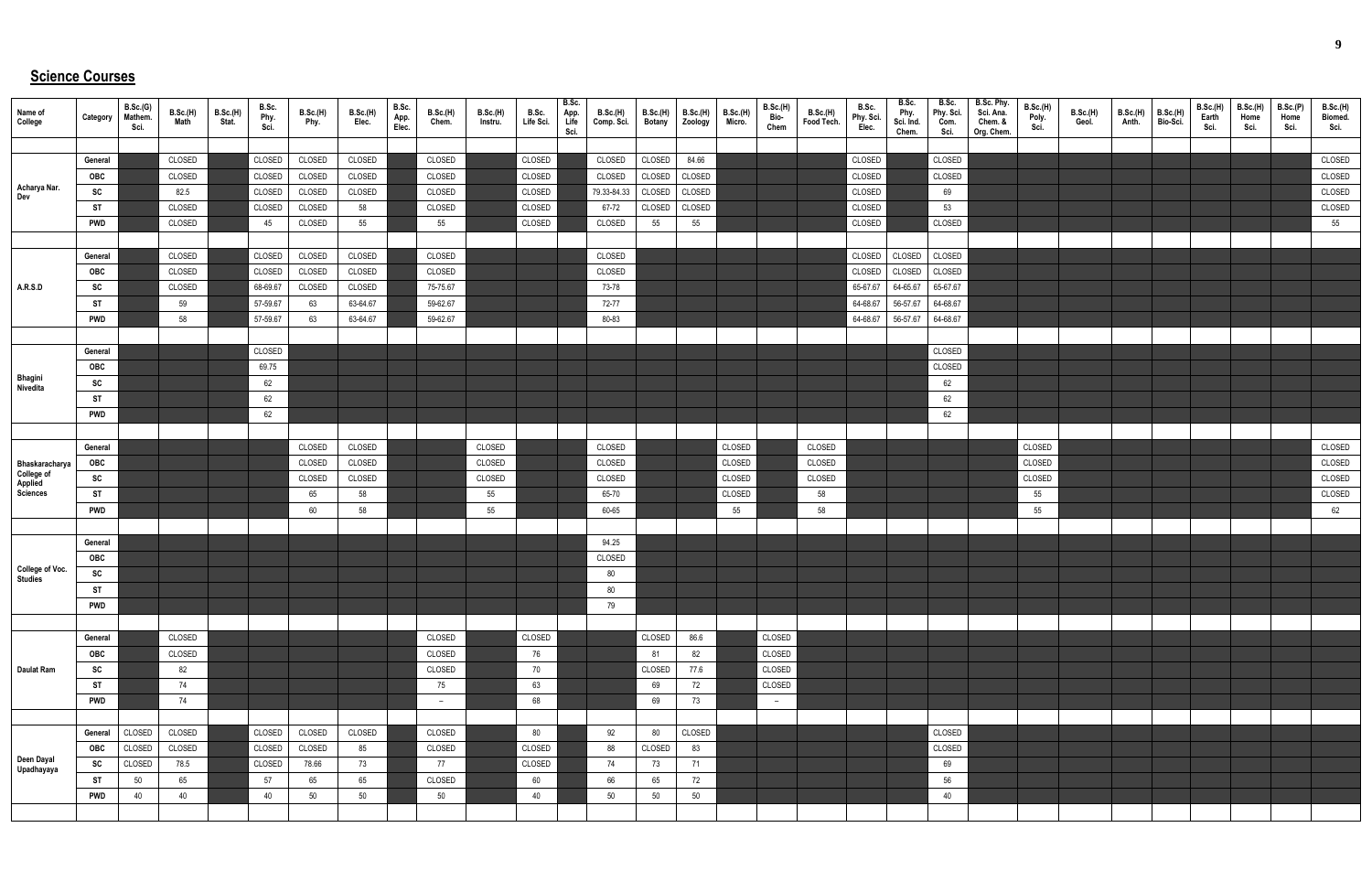| Name of<br>College       | Category                | B.Sc.(G)<br>Mathem.<br>Sci. | B.Sc.(H)<br>Math   | B.Sc.(H)<br>Stat. | B.Sc.<br>Phy.<br>Sci. | B.Sc.(H)<br>Phy.   | B.Sc.(H)<br>Elec. | B.Sc.<br>App.<br>Elec. | <b>B.Sc.(H)</b><br>Chem. | B.Sc.(H)<br>Instru. | B.Sc.<br>Life Sci. | B.Sc.<br>App.<br>Life<br>Sci. | <b>B.Sc.(H)</b><br>Comp. Sci. | <b>B.Sc.(H)</b><br>Botany | B.Sc.(H)<br>Zoology | B.Sc.(H)<br>Micro. | B.Sc.(H)<br>Bio-<br>Chem | <b>B.Sc.(H)</b><br>Food Tech. | B.Sc.<br>Phy. Sci.<br>Elec. | B.Sc.<br>Phy.<br>Sci. Ind.<br>Chem. | B.Sc.<br>Phy. Sci.<br>Com.<br>Sci. | B.Sc. Phy.<br>Sci. Ana.<br>Chem. &<br>Org. Chem. | B.Sc.(H)<br>Poly.<br>Sci. | B.Sc.(H)<br>Geol. | <b>B.Sc.(H)</b><br>Anth. | <b>B.Sc.(H)</b><br>Bio-Sci. | <b>B.Sc.(H)</b><br>Earth<br>Sci. | <b>B.Sc.(H)</b><br>Home<br>Sci. | B.Sc.(P)<br>Home<br>Sci. | B.Sc.(H)<br>Biomed.<br>Sci. |
|--------------------------|-------------------------|-----------------------------|--------------------|-------------------|-----------------------|--------------------|-------------------|------------------------|--------------------------|---------------------|--------------------|-------------------------------|-------------------------------|---------------------------|---------------------|--------------------|--------------------------|-------------------------------|-----------------------------|-------------------------------------|------------------------------------|--------------------------------------------------|---------------------------|-------------------|--------------------------|-----------------------------|----------------------------------|---------------------------------|--------------------------|-----------------------------|
|                          |                         |                             |                    |                   |                       |                    |                   |                        |                          |                     |                    |                               |                               |                           |                     |                    |                          |                               |                             |                                     |                                    |                                                  |                           |                   |                          |                             |                                  |                                 |                          |                             |
|                          | General<br>OBC          |                             | CLOSED<br>CLOSED   |                   | CLOSED<br>CLOSED      | 91<br>CLOSED       |                   |                        | CLOSED<br>CLOSED         |                     | CLOSED<br>CLOSED   |                               |                               | CLOSED<br>CLOSED          | CLOSED<br>CLOSED    |                    | 78.5<br>74               |                               |                             | CLOSED<br>CLOSED                    | CLOSED<br>CLOSED                   |                                                  |                           |                   |                          |                             |                                  |                                 |                          |                             |
|                          | SC                      |                             | CLOSED             |                   | CLOSED                | CLOSED             |                   |                        | CLOSED                   |                     | Contact            |                               |                               | CLOSED                    | CLOSED              |                    | Contact                  |                               |                             | CLOSED                              | CLOSED                             |                                                  |                           |                   |                          |                             |                                  |                                 |                          |                             |
| Deshbandhu               |                         |                             | Contact            |                   | Contact               | Contact            |                   |                        |                          |                     | College            |                               |                               | Contact                   |                     |                    | College<br>Contact       |                               |                             | Contact                             | Contact                            |                                                  |                           |                   |                          |                             |                                  |                                 |                          |                             |
|                          | ST                      |                             | College<br>Contact |                   | College<br>Contact    | College<br>Contact |                   |                        | CLOSED<br>Contact        |                     | CLOSED<br>Contact  |                               |                               | College<br>Contact        | CLOSED              |                    | College<br>Contact       |                               |                             | College<br>Contact                  | College<br>Contact                 |                                                  |                           |                   |                          |                             |                                  |                                 |                          |                             |
|                          | <b>PWD</b>              |                             | College            |                   | College               | College            |                   |                        | College                  |                     | College            |                               |                               | College                   | CLOSED              |                    | College                  |                               |                             | College                             | College                            |                                                  |                           |                   |                          |                             |                                  |                                 |                          |                             |
|                          |                         |                             |                    |                   |                       |                    |                   |                        |                          |                     |                    |                               |                               |                           |                     |                    |                          |                               |                             |                                     |                                    |                                                  |                           |                   |                          |                             |                                  |                                 |                          |                             |
|                          | General                 |                             | CLOSED             |                   | CLOSED                | CLOSED             |                   |                        | CLOSED                   |                     | CLOSED             |                               |                               | CLOSED                    | CLOSED              |                    |                          |                               |                             |                                     | CLOSED                             |                                                  |                           |                   |                          |                             |                                  |                                 |                          |                             |
|                          | OBC                     |                             | CLOSED             |                   | CLOSED                | CLOSED             |                   |                        | CLOSED                   |                     | CLOSED             |                               |                               | CLOSED                    | CLOSED              |                    |                          |                               |                             |                                     | CLOSED                             |                                                  |                           |                   |                          |                             |                                  |                                 |                          |                             |
| Dyal Singh               | SC<br><b>ST</b>         |                             | CLOSED<br>61       |                   | CLOSED                | CLOSED             |                   |                        | CLOSED                   |                     | CLOSED<br>CLOSED   |                               |                               | CLOSED                    | CLOSED<br>CLOSED    |                    |                          |                               |                             |                                     | CLOSED                             |                                                  |                           |                   |                          |                             |                                  |                                 |                          |                             |
|                          | <b>PWD</b>              |                             | CLOSED             |                   | 45<br>45              | 55<br>55           |                   |                        | 55<br>55                 |                     | CLOSED             |                               |                               | 65<br>55                  | CLOSED              |                    |                          |                               |                             |                                     | 45<br>CLOSED                       |                                                  |                           |                   |                          |                             |                                  |                                 |                          |                             |
|                          |                         |                             |                    |                   |                       |                    |                   |                        |                          |                     |                    |                               |                               |                           |                     |                    |                          |                               |                             |                                     |                                    |                                                  |                           |                   |                          |                             |                                  |                                 |                          |                             |
|                          | General                 |                             |                    |                   | CLOSED                | CLOSED             |                   |                        | CLOSED                   |                     | CLOSED             |                               |                               | CLOSED                    | CLOSED              | CLOSED             |                          |                               |                             |                                     |                                    |                                                  |                           |                   |                          |                             |                                  |                                 |                          |                             |
|                          | OBC                     |                             |                    |                   | Contact               | CLOSED             |                   |                        | CLOSED                   |                     | CLOSED             |                               |                               | CLOSED                    | CLOSED              | CLOSED             |                          |                               |                             |                                     |                                    |                                                  |                           |                   |                          |                             |                                  |                                 |                          |                             |
| Gargi                    | SC                      |                             |                    |                   | College<br>CLOSED     | CLOSED             |                   |                        | CLOSED                   |                     | CLOSED             |                               |                               | CLOSED                    | CLOSED              | CLOSED             |                          |                               |                             |                                     |                                    |                                                  |                           |                   |                          |                             |                                  |                                 |                          |                             |
|                          | ST                      |                             |                    |                   | CLOSED                | CLOSED             |                   |                        | CLOSED                   |                     | CLOSED             |                               |                               | CLOSED                    | CLOSED              | CLOSED             |                          |                               |                             |                                     |                                    |                                                  |                           |                   |                          |                             |                                  |                                 |                          |                             |
|                          | <b>PWD</b>              |                             |                    |                   | Contact               | Contract           |                   |                        | CLOSED                   |                     | CLOSED             |                               |                               | Contact                   | Contact             | CLOSED             |                          |                               |                             |                                     |                                    |                                                  |                           |                   |                          |                             |                                  |                                 |                          |                             |
|                          |                         |                             |                    |                   | College               | College            |                   |                        |                          |                     |                    |                               |                               | College                   | College             |                    |                          |                               |                             |                                     |                                    |                                                  |                           |                   |                          |                             |                                  |                                 |                          |                             |
|                          | General                 |                             | CLOSED             |                   | CLOSED                | CLOSED             | CLOSED            |                        | CLOSED                   |                     | CLOSED             |                               | CLOSED                        | CLOSED                    | CLOSED              |                    |                          |                               |                             |                                     |                                    |                                                  |                           |                   | CLOSED                   |                             | CLOSED                           |                                 |                          |                             |
|                          | OBC                     |                             | CLOSED             |                   | CLOSED                | CLOSED             | CLOSED            |                        | CLOSED                   |                     | 80                 |                               | CLOSED                        | CLOSED                    | 88                  |                    |                          |                               |                             |                                     |                                    |                                                  |                           |                   | 74                       |                             | CLOSED                           |                                 |                          |                             |
| Hans Raj                 | SC                      |                             | CLOSED             |                   | 78-79                 | CLOSED             | CLOSED            |                        | 85                       |                     | 72                 |                               | 91.33-92.33                   | 75                        | 84                  |                    |                          |                               |                             |                                     |                                    |                                                  |                           |                   | 71                       |                             | 79-81                            |                                 |                          |                             |
|                          | <b>ST</b>               |                             | CLOSED             |                   | 66-67                 | 75                 | 77                |                        | 68                       |                     | 68                 |                               | 84-85                         | 73                        | 76                  |                    |                          |                               |                             |                                     |                                    |                                                  |                           |                   | 72                       |                             | 75-77                            |                                 |                          |                             |
|                          | <b>PWD</b>              |                             | 75                 |                   | 78-79                 | 78                 | 80                |                        | 85                       |                     | 72                 |                               | 84-85                         | 73                        | 76                  |                    |                          |                               |                             |                                     |                                    |                                                  |                           |                   | 71                       |                             | 75-77                            |                                 |                          |                             |
|                          |                         |                             |                    |                   |                       |                    |                   |                        |                          |                     |                    |                               |                               |                           |                     |                    |                          |                               |                             |                                     |                                    |                                                  |                           |                   |                          |                             |                                  |                                 |                          |                             |
|                          | General                 |                             | CLOSED             | CLOSED            | CLOSED                | 96.33              |                   |                        | CLOSED                   |                     |                    |                               |                               | CLOSED                    | CLOSED              |                    |                          |                               | CLOSED                      |                                     |                                    |                                                  |                           |                   |                          |                             |                                  |                                 |                          |                             |
|                          | OBC                     |                             | CLOSED             | CLOSED            | CLOSED                | CLOSED             |                   |                        | CLOSED                   |                     |                    |                               |                               | 83                        | CLOSED              |                    |                          |                               | 88.33                       |                                     |                                    |                                                  |                           |                   |                          |                             |                                  |                                 |                          |                             |
| Hindu                    | SC                      |                             | CLOSED             | CLOSED            | CLOSED                | CLOSED             |                   |                        | CLOSED                   |                     |                    |                               |                               | CLOSED                    | CLOSED              |                    |                          |                               | CLOSED                      |                                     |                                    |                                                  |                           |                   |                          |                             |                                  |                                 |                          |                             |
|                          | <b>ST</b><br><b>PWD</b> |                             | CLOSED<br>CLOSED   | 79<br>85          | CLOSED<br>71          | 85<br>CLOSED       |                   |                        | CLOSED<br>CLOSED         |                     |                    |                               |                               | 81<br>CLOSED              | CLOSED<br>77        |                    |                          |                               | 60<br>CLOSED                |                                     |                                    |                                                  |                           |                   |                          |                             |                                  |                                 |                          |                             |
|                          |                         |                             |                    |                   |                       |                    |                   |                        |                          |                     |                    |                               |                               |                           |                     |                    |                          |                               |                             |                                     |                                    |                                                  |                           |                   |                          |                             |                                  |                                 |                          |                             |
|                          | General                 |                             | CLOSED             |                   |                       |                    |                   |                        |                          |                     |                    |                               | 93-98                         |                           |                     |                    |                          |                               |                             |                                     |                                    |                                                  |                           |                   |                          |                             |                                  |                                 |                          |                             |
|                          | OBC                     |                             | 91.75              |                   |                       |                    |                   |                        |                          |                     |                    |                               | 85.5-90.5                     |                           |                     |                    |                          |                               |                             |                                     |                                    |                                                  |                           |                   |                          |                             |                                  |                                 |                          |                             |
| I.P. College             | SC                      |                             | CLOSED             |                   |                       |                    |                   |                        |                          |                     |                    |                               | 74-79                         |                           |                     |                    |                          |                               |                             |                                     |                                    |                                                  |                           |                   |                          |                             |                                  |                                 |                          |                             |
|                          | ST                      |                             | 70                 |                   |                       |                    |                   |                        |                          |                     |                    |                               | 65-70                         |                           |                     |                    |                          |                               |                             |                                     |                                    |                                                  |                           |                   |                          |                             |                                  |                                 |                          |                             |
|                          | PWD                     |                             | 70                 |                   |                       |                    |                   |                        |                          |                     |                    |                               | 70-75                         |                           |                     |                    |                          |                               |                             |                                     |                                    |                                                  |                           |                   |                          |                             |                                  |                                 |                          |                             |
|                          |                         |                             |                    |                   |                       |                    |                   |                        |                          |                     |                    |                               |                               |                           |                     |                    |                          |                               |                             |                                     |                                    |                                                  |                           |                   |                          |                             |                                  |                                 |                          |                             |
|                          | General                 |                             |                    |                   |                       |                    |                   |                        |                          |                     |                    |                               |                               |                           |                     | CLOSED             | 79                       |                               |                             |                                     |                                    |                                                  |                           |                   |                          |                             |                                  | CLOSED                          | CLOSED                   |                             |
| Institute of             | OBC                     |                             |                    |                   |                       |                    |                   |                        |                          |                     |                    |                               |                               |                           |                     | CLOSED             | CLOSED                   |                               |                             |                                     |                                    |                                                  |                           |                   |                          |                             |                                  | CLOSED                          | 58.75                    |                             |
| Home<br><b>Economics</b> | SC                      |                             |                    |                   |                       |                    |                   |                        |                          |                     |                    |                               |                               |                           |                     | 72                 | 68                       |                               |                             |                                     |                                    |                                                  |                           |                   |                          |                             |                                  | 54                              | 54                       |                             |
|                          | <b>ST</b>               |                             |                    |                   |                       |                    |                   |                        |                          |                     |                    |                               |                               |                           |                     | 72                 | 68                       |                               |                             |                                     |                                    |                                                  |                           |                   |                          |                             |                                  | 54                              | 54                       |                             |
|                          | <b>PWD</b>              |                             |                    |                   |                       |                    |                   |                        |                          |                     |                    |                               |                               |                           |                     | 72                 | 68                       |                               |                             |                                     |                                    |                                                  |                           |                   |                          |                             |                                  | 54                              | 54                       |                             |
|                          |                         |                             |                    |                   |                       |                    |                   |                        |                          |                     |                    |                               |                               |                           |                     |                    |                          |                               |                             |                                     |                                    |                                                  |                           |                   |                          |                             |                                  |                                 |                          |                             |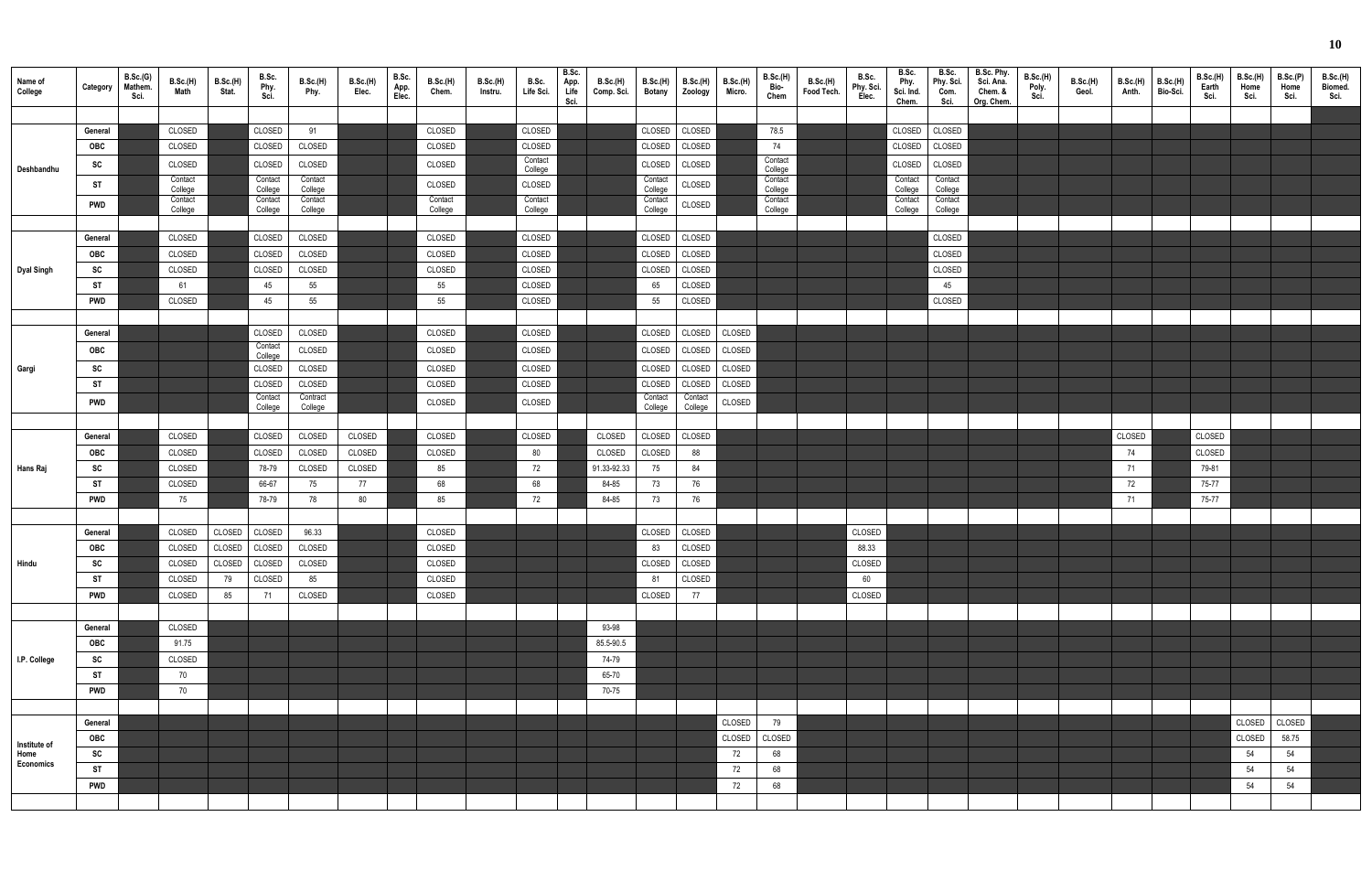|                         |            |                     |                  |                   |                       |                 |                   |               |          |                 |                    | B.Sc.        |                                                |                  |                     |                           |                          |                        |                    | B.Sc.              | B.Sc.        |                                    |                                  |                          |                   |                      |                   |                  |                  |                     |
|-------------------------|------------|---------------------|------------------|-------------------|-----------------------|-----------------|-------------------|---------------|----------|-----------------|--------------------|--------------|------------------------------------------------|------------------|---------------------|---------------------------|--------------------------|------------------------|--------------------|--------------------|--------------|------------------------------------|----------------------------------|--------------------------|-------------------|----------------------|-------------------|------------------|------------------|---------------------|
| Name of                 | Category   | B.Sc.(G)<br>Mathem. | B.Sc.(H)<br>Math | B.Sc.(H)<br>Stat. | B.Sc.<br>Phy.<br>Sci. | <b>B.Sc.(H)</b> | B.Sc.(H)<br>Elec. | B.Sc.         | B.Sc.(H) | <b>B.Sc.(H)</b> | B.Sc.<br>Life Sci. | App.<br>Life | <b>B.Sc.(H)</b><br>Comp. Sci.                  | <b>B.Sc.(H)</b>  | B.Sc.(H)<br>Zoology | <b>B.Sc.(H)</b><br>Micro. | B.Sc.(H)<br>Bio-<br>Chem | B.Sc.(H)<br>Food Tech. | B.Sc.              | Phy.               | Phy. Sci.    | B.Sc. Phy.<br>Sci. Ana.<br>Chem. & | <b>B.Sc.(H)</b><br>Poly.<br>Sci. | <b>B.Sc.(H)</b><br>Geol. | B.Sc.(H)<br>Anth. | B.Sc.(H)<br>Bio-Sci. | B.Sc.(H)<br>Earth | B.Sc.(H)<br>Home | B.Sc.(P)<br>Home | B.Sc.(H)<br>Biomed. |
| College                 |            | Sci.                |                  |                   |                       | Phy.            |                   | App.<br>Elec. | Chem.    | Instru.         |                    | Sci.         |                                                | <b>Botany</b>    |                     |                           |                          |                        | Phy. Sci.<br>Elec. | Sci. Ind.<br>Chem. | Com.<br>Sci. | Org. Chem.                         |                                  |                          |                   |                      | Sci.              | Sci.             | Sci.             | Sci.                |
|                         |            |                     |                  |                   |                       |                 |                   |               |          |                 |                    |              |                                                |                  |                     |                           |                          |                        |                    |                    |              |                                    |                                  |                          |                   |                      |                   |                  |                  |                     |
|                         | General    |                     | CLOSED           |                   |                       |                 |                   |               |          |                 |                    |              |                                                |                  |                     |                           |                          |                        |                    |                    |              |                                    |                                  |                          |                   |                      |                   |                  |                  |                     |
|                         | OBC        |                     | CLOSED           |                   |                       |                 |                   |               |          |                 |                    |              |                                                |                  |                     |                           |                          |                        |                    |                    |              |                                    |                                  |                          |                   |                      |                   |                  |                  |                     |
| Janki Devi<br>Memorial  | SC         |                     | CLOSED           |                   |                       |                 |                   |               |          |                 |                    |              |                                                |                  |                     |                           |                          |                        |                    |                    |              |                                    |                                  |                          |                   |                      |                   |                  |                  |                     |
|                         | <b>ST</b>  |                     | 69               |                   |                       |                 |                   |               |          |                 |                    |              |                                                |                  |                     |                           |                          |                        |                    |                    |              |                                    |                                  |                          |                   |                      |                   |                  |                  |                     |
|                         | <b>PWD</b> |                     | 69               |                   |                       |                 |                   |               |          |                 |                    |              |                                                |                  |                     |                           |                          |                        |                    |                    |              |                                    |                                  |                          |                   |                      |                   |                  |                  |                     |
|                         |            |                     |                  |                   |                       |                 |                   |               |          |                 |                    |              |                                                |                  |                     |                           |                          |                        |                    |                    |              |                                    |                                  |                          |                   |                      |                   |                  |                  |                     |
|                         | General    |                     | CLOSED           |                   | CLOSED                | CLOSED          |                   |               |          |                 | CLOSED             |              | CLOSED                                         |                  |                     |                           |                          |                        |                    |                    |              |                                    |                                  |                          |                   |                      |                   |                  |                  |                     |
|                         | OBC        |                     | CLOSED           |                   | CLOSED                | CLOSED          |                   |               |          |                 | CLOSED             |              | 83-88                                          |                  |                     |                           |                          |                        |                    |                    |              |                                    |                                  |                          |                   |                      |                   |                  |                  |                     |
|                         |            |                     |                  |                   |                       |                 |                   |               |          |                 |                    |              |                                                |                  |                     |                           |                          |                        |                    |                    |              |                                    |                                  |                          |                   |                      |                   |                  |                  |                     |
| Kalindi                 | SC         |                     | CLOSED           |                   | CLOSED                | 70              |                   |               |          |                 | CLOSED             |              | 68-73                                          |                  |                     |                           |                          |                        |                    |                    |              |                                    |                                  |                          |                   |                      |                   |                  |                  |                     |
|                         | ST         |                     | 60               |                   | 58                    | 62              |                   |               |          |                 | 66                 |              | 68-73                                          |                  |                     |                           |                          |                        |                    |                    |              |                                    |                                  |                          |                   |                      |                   |                  |                  |                     |
|                         | <b>PWD</b> |                     | 60               |                   | 58                    | 62              |                   |               |          |                 | 63                 |              | 68-73                                          |                  |                     |                           |                          |                        |                    |                    |              |                                    |                                  |                          |                   |                      |                   |                  |                  |                     |
|                         |            |                     |                  |                   |                       |                 |                   |               |          |                 |                    |              |                                                |                  |                     |                           |                          |                        |                    |                    |              |                                    |                                  |                          |                   |                      |                   |                  |                  |                     |
|                         | General    |                     | CLOSED           |                   |                       |                 |                   |               |          |                 |                    |              |                                                |                  |                     |                           |                          |                        |                    |                    |              |                                    |                                  |                          |                   |                      |                   |                  |                  |                     |
|                         | OBC        |                     | CLOSED           |                   |                       |                 |                   |               |          |                 |                    |              |                                                |                  |                     |                           |                          |                        |                    |                    |              |                                    |                                  |                          |                   |                      |                   |                  |                  |                     |
| Kamala Nehru            | SC         |                     | 78               |                   |                       |                 |                   |               |          |                 |                    |              |                                                |                  |                     |                           |                          |                        |                    |                    |              |                                    |                                  |                          |                   |                      |                   |                  |                  |                     |
|                         | <b>ST</b>  |                     | 78               |                   |                       |                 |                   |               |          |                 |                    |              |                                                |                  |                     |                           |                          |                        |                    |                    |              |                                    |                                  |                          |                   |                      |                   |                  |                  |                     |
|                         | <b>PWD</b> |                     | 77               |                   |                       |                 |                   |               |          |                 |                    |              |                                                |                  |                     |                           |                          |                        |                    |                    |              |                                    |                                  |                          |                   |                      |                   |                  |                  |                     |
|                         |            |                     |                  |                   |                       |                 |                   |               |          |                 |                    |              |                                                |                  |                     |                           |                          |                        |                    |                    |              |                                    |                                  |                          |                   |                      |                   |                  |                  |                     |
|                         | General    | CLOSED              | CLOSED           |                   |                       | CLOSED          | CLOSED            |               |          |                 |                    |              | CLOSED                                         |                  |                     |                           |                          |                        |                    |                    | CLOSED       |                                    |                                  |                          |                   |                      |                   |                  |                  |                     |
|                         | <b>OBC</b> | CLOSED              | CLOSED           |                   |                       | CLOSED          | CLOSED            |               |          |                 |                    |              | CLOSED                                         |                  |                     |                           |                          |                        |                    |                    | CLOSED       |                                    |                                  |                          |                   |                      |                   |                  |                  |                     |
| Keshav<br>Mahavidyalaya | <b>SC</b>  | 62                  | CLOSED           |                   |                       | CLOSED          | CLOSED            |               |          |                 |                    |              | CLOSED                                         |                  |                     |                           |                          |                        |                    |                    | 69           |                                    |                                  |                          |                   |                      |                   |                  |                  |                     |
|                         |            |                     |                  |                   |                       |                 |                   |               |          |                 |                    |              |                                                |                  |                     |                           |                          |                        |                    |                    |              |                                    |                                  |                          |                   |                      |                   |                  |                  |                     |
|                         | ST         | CLOSED              | CLOSED           |                   |                       | CLOSED          | CLOSED            |               |          |                 |                    |              | CLOSED                                         |                  |                     |                           |                          |                        |                    |                    | CLOSED       |                                    |                                  |                          |                   |                      |                   |                  |                  |                     |
|                         | <b>PWD</b> | CLOSED              | 50               |                   |                       | CLOSED          | CLOSED            |               |          |                 |                    |              | CLOSED                                         |                  |                     |                           |                          |                        |                    |                    | CLOSED       |                                    |                                  |                          |                   |                      |                   |                  |                  |                     |
|                         |            |                     |                  |                   |                       |                 |                   |               |          |                 |                    |              |                                                |                  |                     |                           |                          |                        |                    |                    |              |                                    |                                  |                          |                   |                      |                   |                  |                  |                     |
|                         | General    |                     | CLOSED           | CLOSED            | CLOSED                | CLOSED          |                   |               | CLOSED   |                 | CLOSED             |              |                                                | CLOSED           | CLOSED              |                           |                          |                        |                    |                    | CLOSED       | CLOSED                             |                                  |                          |                   |                      |                   |                  |                  |                     |
|                         | OBC        |                     | CLOSED           | CLOSED            | 83.66-84              | CLOSED          |                   |               | CLOSED   |                 | CLOSED             |              |                                                | CLOSED           | CLOSED              |                           |                          |                        |                    |                    | CLOSED       | CLOSED                             |                                  |                          |                   |                      |                   |                  |                  |                     |
| Kirori Mal              | SC         |                     | CLOSED           | 84.5-85           | CLOSED                | CLOSED          |                   |               | CLOSED   |                 | CLOSED             |              |                                                | CLOSED CLOSED    |                     |                           |                          |                        |                    |                    | CLOSED       | CLOSED                             |                                  |                          |                   |                      |                   |                  |                  |                     |
|                         | ST         |                     | 75-80            | 70-71             | CLOSED                | 66-69           |                   |               | 69-71    |                 | CLOSED             |              |                                                | CLOSED CLOSED    |                     |                           |                          |                        |                    |                    | 68-69        | 56-57                              |                                  |                          |                   |                      |                   |                  |                  |                     |
|                         | <b>PWD</b> |                     | 72-75            | 84-86             | 68-69                 | CLOSED          |                   |               | 70-71    |                 | 60-61              |              |                                                | 60-61.99 78-78.9 |                     |                           |                          |                        |                    |                    | 74-75        | 53-54                              |                                  |                          |                   |                      |                   |                  |                  |                     |
|                         |            |                     |                  |                   |                       |                 |                   |               |          |                 |                    |              |                                                |                  |                     |                           |                          |                        |                    |                    |              |                                    |                                  |                          |                   |                      |                   |                  |                  |                     |
|                         |            |                     |                  |                   |                       |                 |                   |               |          |                 |                    |              |                                                |                  |                     |                           |                          |                        |                    |                    |              |                                    |                                  |                          |                   |                      |                   |                  |                  |                     |
|                         | General    |                     |                  |                   |                       |                 |                   |               |          |                 |                    |              |                                                |                  |                     |                           |                          |                        |                    |                    |              |                                    |                                  |                          |                   |                      |                   |                  |                  |                     |
|                         | <b>OBC</b> |                     |                  |                   |                       |                 |                   |               |          |                 |                    |              |                                                |                  |                     |                           |                          |                        |                    |                    |              |                                    |                                  |                          |                   |                      |                   |                  |                  |                     |
| Lady Shri Ram           | SC         |                     |                  |                   |                       |                 |                   |               |          |                 |                    |              | - INFORMATION NOT RECEIVED - CONTACT COLLEGE - |                  |                     |                           |                          |                        |                    |                    |              |                                    |                                  |                          |                   |                      |                   |                  |                  |                     |
|                         | <b>ST</b>  |                     |                  |                   |                       |                 |                   |               |          |                 |                    |              |                                                |                  |                     |                           |                          |                        |                    |                    |              |                                    |                                  |                          |                   |                      |                   |                  |                  |                     |
|                         | <b>PWD</b> |                     |                  |                   |                       |                 |                   |               |          |                 |                    |              |                                                |                  |                     |                           |                          |                        |                    |                    |              |                                    |                                  |                          |                   |                      |                   |                  |                  |                     |
|                         |            |                     |                  |                   |                       |                 |                   |               |          |                 |                    |              |                                                |                  |                     |                           |                          |                        |                    |                    |              |                                    |                                  |                          |                   |                      |                   |                  |                  |                     |
|                         | General    |                     | CLOSED           |                   |                       |                 |                   |               |          |                 |                    |              |                                                |                  |                     |                           |                          |                        |                    |                    |              |                                    |                                  |                          |                   |                      |                   |                  |                  |                     |
|                         | OBC        |                     | CLOSED           |                   |                       |                 |                   |               |          |                 |                    |              |                                                |                  |                     |                           |                          |                        |                    |                    |              |                                    |                                  |                          |                   |                      |                   |                  |                  |                     |
| Lakshmi Bai             | SC         |                     | CLOSED           |                   |                       |                 |                   |               |          |                 |                    |              |                                                |                  |                     |                           |                          |                        |                    |                    |              |                                    |                                  |                          |                   |                      |                   |                  |                  |                     |
|                         | <b>ST</b>  |                     | 60               |                   |                       |                 |                   |               |          |                 |                    |              |                                                |                  |                     |                           |                          |                        |                    |                    |              |                                    |                                  |                          |                   |                      |                   |                  |                  |                     |
|                         |            |                     |                  |                   |                       |                 |                   |               |          |                 |                    |              |                                                |                  |                     |                           |                          |                        |                    |                    |              |                                    |                                  |                          |                   |                      |                   |                  |                  |                     |
|                         | <b>PWD</b> |                     | 60               |                   |                       |                 |                   |               |          |                 |                    |              |                                                |                  |                     |                           |                          |                        |                    |                    |              |                                    |                                  |                          |                   |                      |                   |                  |                  |                     |
|                         |            |                     |                  |                   |                       |                 |                   |               |          |                 |                    |              |                                                |                  |                     |                           |                          |                        |                    |                    |              |                                    |                                  |                          |                   |                      |                   |                  |                  |                     |
|                         |            |                     |                  |                   |                       |                 |                   |               |          |                 |                    |              |                                                |                  |                     |                           |                          |                        |                    |                    |              |                                    |                                  |                          |                   |                      |                   |                  |                  |                     |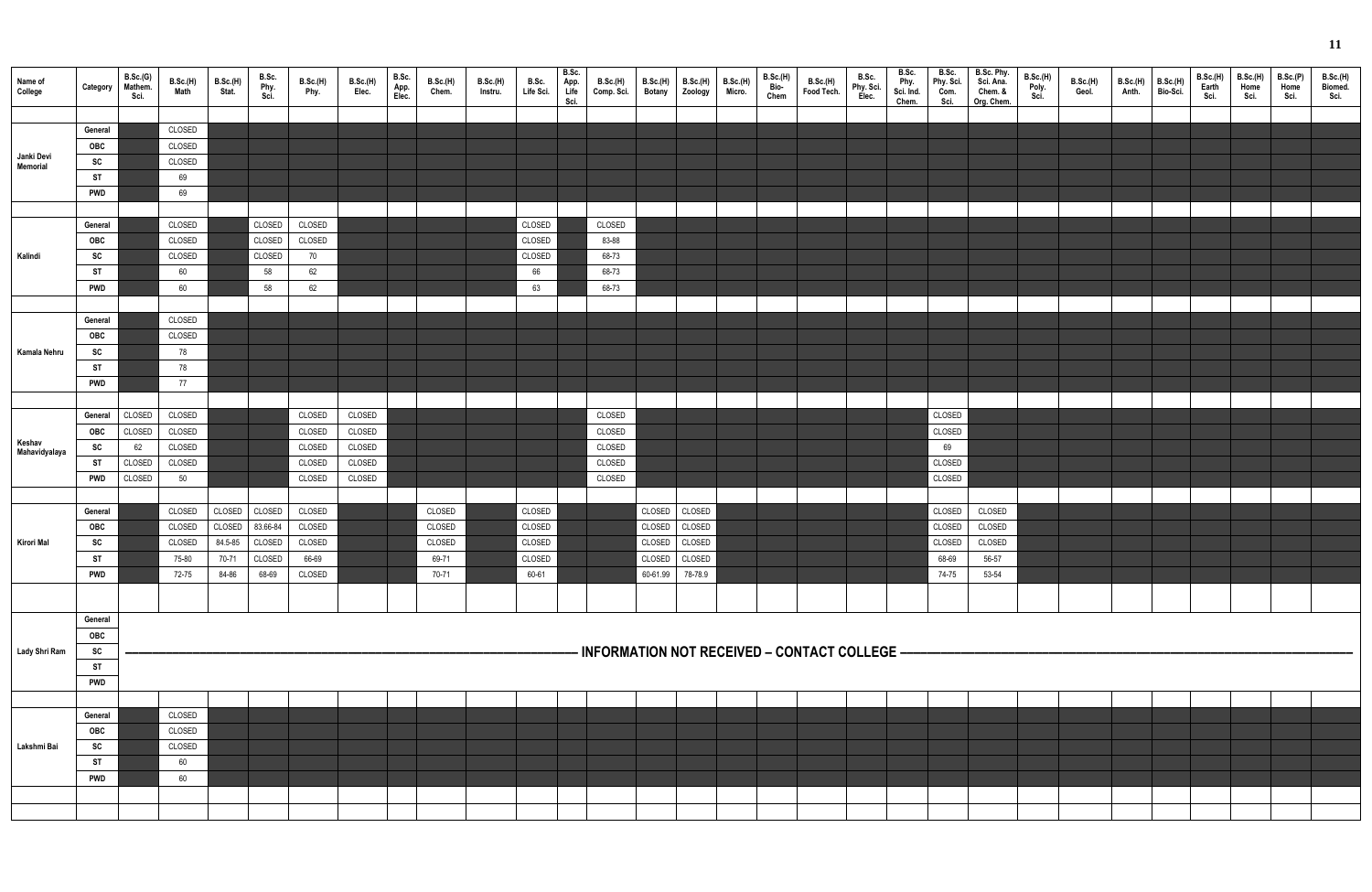|                      |                        | B.Sc.(G)         |                         | B.Sc.(H)         | B.Sc.         | B.Sc.(H)      |                   | B.Sc.         | B.Sc.(H)      | B.Sc.(H) | B.Sc.         | B.Sc.                | <b>B.Sc.(H)</b>  | <b>B.Sc.(H)</b>   | B.Sc.(H)      | <b>B.Sc.(H)</b> | <b>B.Sc.(H)</b> |                                                | B.Sc.              | B.Sc.             | B.Sc.<br>Phy. Sci. | B.Sc. Phy.<br>Sci. Ana. | B.Sc.(H)      | B.Sc.(H) | B.Sc.(H) | B.Sc.(H) | B.Sc.(H)      | B.Sc.(H)     | B.Sc.(P)     | B.Sc.(H)        |
|----------------------|------------------------|------------------|-------------------------|------------------|---------------|---------------|-------------------|---------------|---------------|----------|---------------|----------------------|------------------|-------------------|---------------|-----------------|-----------------|------------------------------------------------|--------------------|-------------------|--------------------|-------------------------|---------------|----------|----------|----------|---------------|--------------|--------------|-----------------|
| Name of<br>College   | Category               | Mathem.<br>Sci.  | <b>B.Sc.(H)</b><br>Math | Stat.            | Phy.<br>Sci.  | Phy.          | B.Sc.(H)<br>Elec. | App.<br>Elec. | Chem.         | Instru.  | Life Sci.     | App.<br>Life<br>Sci. | Comp. Sci.       | <b>Botany</b>     | Zoology       | Micro.          | Bio-<br>Chem    | B.Sc.(H)<br>Food Tech.                         | Phy. Sci.<br>Elec. | Phy.<br>Sci. Ind. | Com.               | Chem. &                 | Poly.<br>Sci. | Geol.    | Anth.    | Bio-Sci. | Earth<br>Sci. | Home<br>Sci. | Home<br>Sci. | Biomed.<br>Sci. |
|                      |                        |                  |                         |                  |               |               |                   |               |               |          |               |                      |                  |                   |               |                 |                 |                                                |                    | Chem.             | Sci.               | Org. Chem.              |               |          |          |          |               |              |              |                 |
|                      | General                |                  |                         |                  |               |               |                   |               |               |          |               |                      |                  |                   |               |                 |                 |                                                |                    |                   |                    |                         |               |          |          |          |               |              |              |                 |
|                      | OBC                    |                  |                         |                  |               |               |                   |               |               |          |               |                      |                  |                   |               |                 |                 |                                                |                    |                   |                    |                         |               |          |          |          |               |              |              |                 |
| <b>Lady Irwin</b>    | SC                     |                  |                         |                  |               |               |                   |               |               |          |               |                      |                  |                   |               |                 |                 | - INFORMATION NOT RECEIVED – CONTACT COLLEGE – |                    |                   |                    |                         |               |          |          |          |               |              |              |                 |
|                      | <b>ST</b>              |                  |                         |                  |               |               |                   |               |               |          |               |                      |                  |                   |               |                 |                 |                                                |                    |                   |                    |                         |               |          |          |          |               |              |              |                 |
|                      | <b>PWD</b>             |                  |                         |                  |               |               |                   |               |               |          |               |                      |                  |                   |               |                 |                 |                                                |                    |                   |                    |                         |               |          |          |          |               |              |              |                 |
|                      |                        |                  |                         |                  |               |               |                   |               |               |          |               |                      |                  |                   |               |                 |                 |                                                |                    |                   |                    |                         |               |          |          |          |               |              |              |                 |
|                      | General                | CLOSED           |                         |                  | CLOSED        |               | CLOSED            |               |               |          |               |                      |                  |                   |               |                 |                 |                                                |                    |                   | 86                 |                         |               |          |          |          |               |              |              |                 |
|                      | <b>OBC</b>             | CLOSED           |                         |                  | CLOSED        |               | CLOSED            |               |               |          |               |                      |                  |                   |               |                 |                 |                                                |                    |                   | CLOSED             |                         |               |          |          |          |               |              |              |                 |
| Maharaja<br>Agrasen  | <b>SC</b>              | CLOSED           |                         |                  | CLOSED        |               | 75                |               |               |          |               |                      |                  |                   |               |                 |                 |                                                |                    |                   | 71                 |                         |               |          |          |          |               |              |              |                 |
|                      | <b>ST</b>              | 65               |                         |                  | 67            |               | 64                |               |               |          |               |                      |                  |                   |               |                 |                 |                                                |                    |                   | 68                 |                         |               |          |          |          |               |              |              |                 |
|                      | <b>PWD</b>             | CLOSED           |                         |                  | $\sim$        |               | 64                |               |               |          |               |                      |                  |                   |               |                 |                 |                                                |                    |                   | 68                 |                         |               |          |          |          |               |              |              |                 |
|                      |                        |                  |                         |                  |               |               |                   |               |               |          |               |                      |                  |                   |               |                 |                 |                                                |                    |                   |                    |                         |               |          |          |          |               |              |              |                 |
|                      | General                |                  | CLOSED                  |                  | CLOSED        | CLOSED        |                   |               | CLOSED        |          | CLOSED        |                      |                  | <b>CLOSED</b>     | CLOSED        |                 |                 |                                                |                    |                   | CLOSED             |                         |               |          |          |          |               |              |              |                 |
|                      | OBC                    |                  | CLOSED                  |                  | CLOSED        | CLOSED        |                   |               | CLOSED        |          | CLOSED        |                      |                  | CLOSED            | CLOSED        |                 |                 |                                                |                    |                   | 80.33              |                         |               |          |          |          |               |              |              |                 |
| Maitreyi             | SC                     |                  | 80                      |                  | 66            | CLOSED        |                   |               | 77            |          | 69            |                      |                  | CLOSED            | CLOSED        |                 |                 |                                                |                    |                   | 66                 |                         |               |          |          |          |               |              |              |                 |
|                      | <b>ST</b>              |                  | 80<br>Contact           |                  | 66<br>Contact | 70<br>Contact |                   |               | 77<br>Contact |          | 69<br>Contact |                      |                  | CLOSED<br>Contact | 70<br>Contact |                 |                 |                                                |                    |                   | 66<br>Contact      |                         |               |          |          |          |               |              |              |                 |
|                      | <b>PWD</b>             |                  | College                 |                  | College       | College       |                   |               | College       |          | College       |                      |                  | College           | College       |                 |                 |                                                |                    |                   | College            |                         |               |          |          |          |               |              |              |                 |
|                      |                        |                  |                         |                  |               |               |                   |               |               |          |               |                      |                  |                   |               |                 |                 |                                                |                    |                   |                    |                         |               |          |          |          |               |              |              |                 |
|                      | General                |                  | CLOSED                  |                  |               |               |                   |               |               |          |               |                      |                  |                   |               |                 |                 |                                                |                    |                   |                    |                         |               |          |          |          |               |              |              |                 |
|                      | OBC                    |                  | $\sim$                  |                  |               |               |                   |               |               |          |               |                      |                  |                   |               |                 |                 |                                                |                    |                   |                    |                         |               |          |          |          |               |              |              |                 |
| <b>Mata Sundri</b>   | SC                     |                  | CLOSED                  |                  |               |               |                   |               |               |          |               |                      |                  |                   |               |                 |                 |                                                |                    |                   |                    |                         |               |          |          |          |               |              |              |                 |
|                      | <b>ST</b>              |                  | 55                      |                  |               |               |                   |               |               |          |               |                      |                  |                   |               |                 |                 |                                                |                    |                   |                    |                         |               |          |          |          |               |              |              |                 |
|                      | <b>PWD</b>             |                  | 45                      |                  |               |               |                   |               |               |          |               |                      |                  |                   |               |                 |                 |                                                |                    |                   |                    |                         |               |          |          |          |               |              |              |                 |
|                      | General                |                  | CLOSED                  |                  |               | CLOSED        |                   |               | CLOSED        |          | CLOSED        |                      |                  | CLOSED CLOSED     |               |                 |                 |                                                |                    |                   | 87                 |                         |               |          |          |          |               |              |              |                 |
|                      | OBC                    |                  | CLOSED                  |                  |               | CLOSED        |                   |               | CLOSED        |          | CLOSED        |                      |                  | CLOSED CLOSED     |               |                 |                 |                                                |                    |                   | CLOSED             |                         |               |          |          |          |               |              |              |                 |
| <b>Miranda House</b> | SC                     |                  | CLOSED                  |                  |               | CLOSED        |                   |               | CLOSED        |          | CLOSED        |                      |                  | CLOSED CLOSED     |               |                 |                 |                                                |                    |                   | 64                 |                         |               |          |          |          |               |              |              |                 |
|                      | <b>ST</b>              |                  | 72                      |                  |               | CLOSED        |                   |               | CLOSED        |          | 66            |                      |                  | CLOSED CLOSED     |               |                 |                 |                                                |                    |                   | 58                 |                         |               |          |          |          |               |              |              |                 |
|                      | <b>PWD</b>             |                  | CLOSED                  |                  |               | CLOSED        |                   |               | CLOSED        |          | CLOSED        |                      |                  | CLOSED CLOSED     |               |                 |                 |                                                |                    |                   | CLOSED             |                         |               |          |          |          |               |              |              |                 |
|                      |                        |                  |                         |                  |               |               |                   |               |               |          |               |                      |                  |                   |               |                 |                 |                                                |                    |                   |                    |                         |               |          |          |          |               |              |              |                 |
|                      | General                |                  | Against<br>Cancellation |                  |               | Against       |                   |               |               |          |               |                      |                  |                   |               |                 |                 |                                                |                    |                   | CLOSED             | Against                 |               |          |          |          |               |              |              |                 |
|                      | OBC                    |                  | CLOSED                  |                  |               | Cancellation  |                   |               | Against       |          |               |                      |                  |                   |               |                 |                 |                                                |                    |                   | CLOSED             | Cancellation            |               |          |          |          |               |              |              |                 |
| Moti Lal Nehru       | SC                     |                  | Against                 |                  |               | CLOSED        |                   |               | Cancellation  |          |               |                      |                  |                   |               |                 |                 |                                                |                    |                   | 71                 | 68                      |               |          |          |          |               |              |              |                 |
|                      | <b>ST</b>              |                  | Cancellation<br>60      |                  |               | 73            |                   |               | 67            |          |               |                      |                  |                   |               |                 |                 |                                                |                    |                   | 71                 | 62                      |               |          |          |          |               |              |              |                 |
|                      | <b>PWD</b>             |                  | 60                      |                  |               | 73            |                   |               | Against       |          |               |                      |                  |                   |               |                 |                 |                                                |                    |                   | 71                 | 67                      |               |          |          |          |               |              |              |                 |
|                      |                        |                  |                         |                  |               |               |                   |               | Cancellation  |          |               |                      |                  |                   |               |                 |                 |                                                |                    |                   |                    |                         |               |          |          |          |               |              |              |                 |
|                      |                        |                  |                         |                  |               |               |                   |               |               |          |               |                      |                  |                   |               |                 |                 |                                                |                    |                   |                    |                         |               |          |          |          |               |              |              |                 |
|                      | General<br><b>OBC</b>  | CLOSED           | CLOSED                  | CLOSED           |               |               |                   |               |               |          |               |                      | CLOSED           |                   |               |                 |                 |                                                |                    |                   |                    |                         |               |          |          |          |               |              |              |                 |
| P.G.D.A.V.           |                        | CLOSED<br>CLOSED | CLOSED<br>CLOSED        | CLOSED<br>CLOSED |               |               |                   |               |               |          |               |                      | CLOSED<br>CLOSED |                   |               |                 |                 |                                                |                    |                   |                    |                         |               |          |          |          |               |              |              |                 |
|                      | <b>SC</b><br><b>ST</b> | CLOSED           | CLOSED                  | CLOSED           |               |               |                   |               |               |          |               |                      | CLOSED           |                   |               |                 |                 |                                                |                    |                   |                    |                         |               |          |          |          |               |              |              |                 |
|                      | <b>PWD</b>             | CLOSED           | CLOSED                  | CLOSED           |               |               |                   |               |               |          |               |                      | CLOSED           |                   |               |                 |                 |                                                |                    |                   |                    |                         |               |          |          |          |               |              |              |                 |
|                      |                        |                  |                         |                  |               |               |                   |               |               |          |               |                      |                  |                   |               |                 |                 |                                                |                    |                   |                    |                         |               |          |          |          |               |              |              |                 |
|                      |                        |                  |                         |                  |               |               |                   |               |               |          |               |                      |                  |                   |               |                 |                 |                                                |                    |                   |                    |                         |               |          |          |          |               |              |              |                 |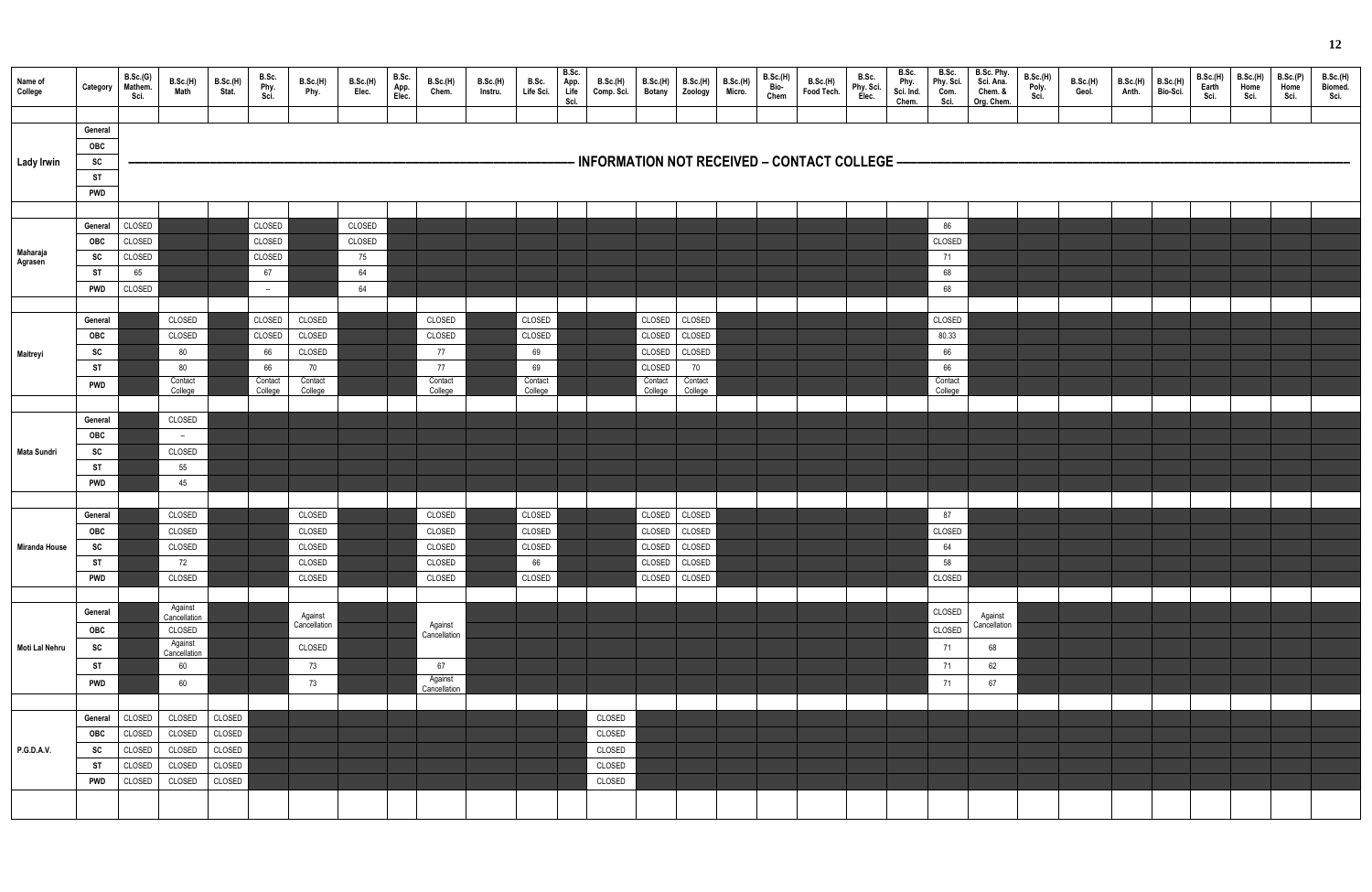| Name of<br>College                                       | Category                      | B.Sc.(G)<br>Mathem.<br>Sci. | B.Sc.(H)<br><b>Math</b>    | B.Sc.(H)<br>Stat.      | B.Sc.<br>Phy.<br>Sci.  | B.Sc.(H)<br>Phy.                                     | <b>B.Sc.(H)</b><br>Elec.                             | B.Sc.<br>App.<br>Elec. | B.Sc.(H)<br>Chem.               | <b>B.Sc.(H)</b><br>Instru.  | B.Sc.<br>Life Sci.         | B.Sc.<br>App.<br>Life<br>Sci. | <b>B.Sc.(H)</b><br>Comp. Sci.  | B.Sc.(H)                   | B.Sc.(H)<br>Botany Zoology | <b>B.Sc.(H)</b><br>Micro. | B.Sc.(H)<br>Bio-<br>Chem | <b>B.Sc.(H)</b><br>Food Tech. | B.Sc.<br>Phy. Sci.<br>Elec.                          | B.Sc.<br>Phy.<br>Sci. Ind.<br>Chem.                  | B.Sc.<br>Phy. Sci.<br>Com.<br>Sci. | B.Sc. Phy.<br>Sci. Ana.<br>Chem. &<br>Org. Chem. | <b>B.Sc.(H)</b><br>Poly.<br>Sci. | B.Sc.(H)<br>Geol.       | Anth. | $B.Sc.(H)$ $B.Sc.(H)$<br>Bio-Sci. | B.Sc.(H)<br>Earth<br>Sci. | B.Sc.(H)<br>Home<br>Sci. | B.Sc.(P)<br>Home<br>Sci. | B.Sc.(H)<br>Biomed.<br>Sci. |
|----------------------------------------------------------|-------------------------------|-----------------------------|----------------------------|------------------------|------------------------|------------------------------------------------------|------------------------------------------------------|------------------------|---------------------------------|-----------------------------|----------------------------|-------------------------------|--------------------------------|----------------------------|----------------------------|---------------------------|--------------------------|-------------------------------|------------------------------------------------------|------------------------------------------------------|------------------------------------|--------------------------------------------------|----------------------------------|-------------------------|-------|-----------------------------------|---------------------------|--------------------------|--------------------------|-----------------------------|
|                                                          | General<br>OBC                |                             | CLOSED<br>CLOSED           |                        |                        |                                                      |                                                      |                        |                                 |                             |                            |                               |                                |                            |                            |                           |                          |                               |                                                      |                                                      |                                    |                                                  |                                  |                         |       |                                   |                           |                          |                          |                             |
| P.G.D.A.V.(Eve.)                                         | SC<br><b>ST</b><br><b>PWD</b> |                             | CLOSED<br>CLOSED<br>CLOSED |                        |                        |                                                      |                                                      |                        |                                 |                             |                            |                               |                                |                            |                            |                           |                          |                               |                                                      |                                                      |                                    |                                                  |                                  |                         |       |                                   |                           |                          |                          |                             |
|                                                          | General<br>OBC                |                             | CLOSED<br>CLOSED           |                        | $\sim$<br>$\sim$       | $\overline{\phantom{0}}$<br>$\overline{\phantom{a}}$ | $\overline{\phantom{0}}$<br>$\overline{\phantom{0}}$ |                        | $-$<br>$\overline{\phantom{0}}$ |                             |                            |                               |                                |                            |                            |                           |                          |                               | $\overline{\phantom{0}}$<br>$\overline{\phantom{0}}$ | $\overline{\phantom{a}}$<br>$\overline{\phantom{a}}$ | $ \,$<br>$-$                       |                                                  |                                  |                         |       |                                   |                           |                          |                          |                             |
| Rajdhani                                                 | SC<br><b>ST</b>               |                             | CLOSED<br>CLOSED           |                        | $\sim$<br>52           | $\overline{\phantom{0}}$<br>62                       | $\overline{\phantom{0}}$<br>$\overline{\phantom{0}}$ |                        | 72<br>64                        |                             |                            |                               |                                |                            |                            |                           |                          |                               | $\overline{a}$<br>54                                 | $\overline{\phantom{a}}$<br>$\overline{\phantom{a}}$ | 67<br>55                           |                                                  |                                  |                         |       |                                   |                           |                          |                          |                             |
|                                                          | <b>PWD</b><br>General         |                             | 64                         | 91.5                   | $\sim$                 | $-$                                                  | 67                                                   |                        | 65                              |                             |                            |                               | CLOSED                         |                            |                            | CLOSED                    |                          |                               | 54                                                   | 60                                                   | 64                                 |                                                  |                                  | Against<br>Cancellation |       |                                   |                           |                          |                          |                             |
| Ram Lal Anand                                            | OBC<br>SC<br><b>ST</b>        |                             |                            | CLOSED<br>CLOSED<br>67 |                        |                                                      |                                                      |                        |                                 |                             |                            |                               | CLOSED<br>75.33-80.33<br>72-77 |                            |                            | CLOSED<br>CLOSED<br>72    |                          |                               |                                                      |                                                      |                                    |                                                  |                                  | CLOSED<br>77<br>74      |       |                                   |                           |                          |                          |                             |
|                                                          | <b>PWD</b>                    |                             |                            | 80                     |                        |                                                      |                                                      |                        |                                 |                             |                            |                               | 77-82                          |                            |                            | 74                        |                          |                               |                                                      |                                                      |                                    |                                                  |                                  | 77                      |       |                                   |                           |                          |                          |                             |
| Ramjas                                                   | General<br><b>OBC</b><br>SC   |                             | CLOSED<br>CLOSED<br>CLOSED | CLOSED<br>CLOSED<br>78 | CLOSED<br>CLOSED<br>70 | CLOSED<br>CLOSED<br>CLOSED                           |                                                      |                        | CLOSED<br>CLOSED<br>CLOSED      |                             | CLOSED<br>CLOSED<br>CLOSED |                               |                                | CLOSED<br>CLOSED<br>CLOSED | CLOSED<br>CLOSED<br>CLOSED |                           |                          |                               |                                                      |                                                      |                                    |                                                  |                                  |                         |       |                                   |                           |                          |                          |                             |
|                                                          | <b>ST</b><br><b>PWD</b>       |                             | 74<br>73-75                | 77<br>77               | 67<br>67               | 72<br>75                                             |                                                      |                        | 73<br>77                        |                             | 65.5<br>65                 |                               |                                | 74<br>74                   | 75<br>74                   |                           |                          |                               |                                                      |                                                      |                                    |                                                  |                                  |                         |       |                                   |                           |                          |                          |                             |
|                                                          | General<br>OBC                |                             | CLOSED<br>CLOSED           |                        |                        |                                                      |                                                      |                        |                                 |                             |                            |                               |                                |                            |                            |                           |                          |                               |                                                      |                                                      |                                    |                                                  |                                  |                         |       |                                   |                           |                          |                          |                             |
| Satyawati Co-<br>Ed.                                     | SC<br><b>ST</b><br><b>PWD</b> |                             | CLOSED<br>68<br>55         |                        |                        |                                                      |                                                      |                        |                                 |                             |                            |                               |                                |                            |                            |                           |                          |                               |                                                      |                                                      |                                    |                                                  |                                  |                         |       |                                   |                           |                          |                          |                             |
|                                                          | General                       |                             |                            |                        |                        |                                                      |                                                      |                        |                                 |                             |                            |                               | CLOSED                         |                            |                            |                           |                          |                               |                                                      |                                                      |                                    |                                                  |                                  |                         |       |                                   |                           |                          |                          |                             |
| Shaheed<br>Sukhdev Col .of<br><b>Bus. Studies</b>        | OBC<br>SC<br><b>ST</b>        |                             |                            |                        |                        |                                                      |                                                      |                        |                                 |                             |                            |                               | CLOSED<br>78<br>76             |                            |                            |                           |                          |                               |                                                      |                                                      |                                    |                                                  |                                  |                         |       |                                   |                           |                          |                          |                             |
|                                                          | <b>PWD</b><br>General         |                             |                            |                        |                        |                                                      | Against                                              |                        |                                 | Against                     |                            |                               | 88<br>Against                  |                            |                            |                           |                          | Against                       |                                                      |                                                      |                                    |                                                  |                                  |                         |       |                                   |                           |                          |                          | Against<br>Cancellation     |
| Shaheed<br>Rajguru College<br>of Appld. Sc. for<br>Women | <b>OBC</b><br>SC              |                             |                            |                        |                        |                                                      | Cancellation<br>CLOSED<br>63                         |                        |                                 | Cancellation<br>65.66<br>62 |                            |                               | Cancellation<br>75-80<br>70-75 |                            |                            |                           |                          | Cancellation<br>78<br>CLOSED  |                                                      |                                                      |                                    |                                                  |                                  |                         |       |                                   |                           |                          |                          | 82<br>CLOSED                |
|                                                          | <b>ST</b><br><b>PWD</b>       |                             |                            |                        |                        |                                                      | 58<br>63                                             |                        |                                 | 56<br>56                    |                            |                               | 58-63<br>58-63                 |                            |                            |                           |                          | 65<br>68                      |                                                      |                                                      |                                    |                                                  |                                  |                         |       |                                   |                           |                          |                          | CLOSED<br>CLOSED            |
|                                                          |                               |                             |                            |                        |                        |                                                      |                                                      |                        |                                 |                             |                            |                               |                                |                            |                            |                           |                          |                               |                                                      |                                                      |                                    |                                                  |                                  |                         |       |                                   |                           |                          |                          |                             |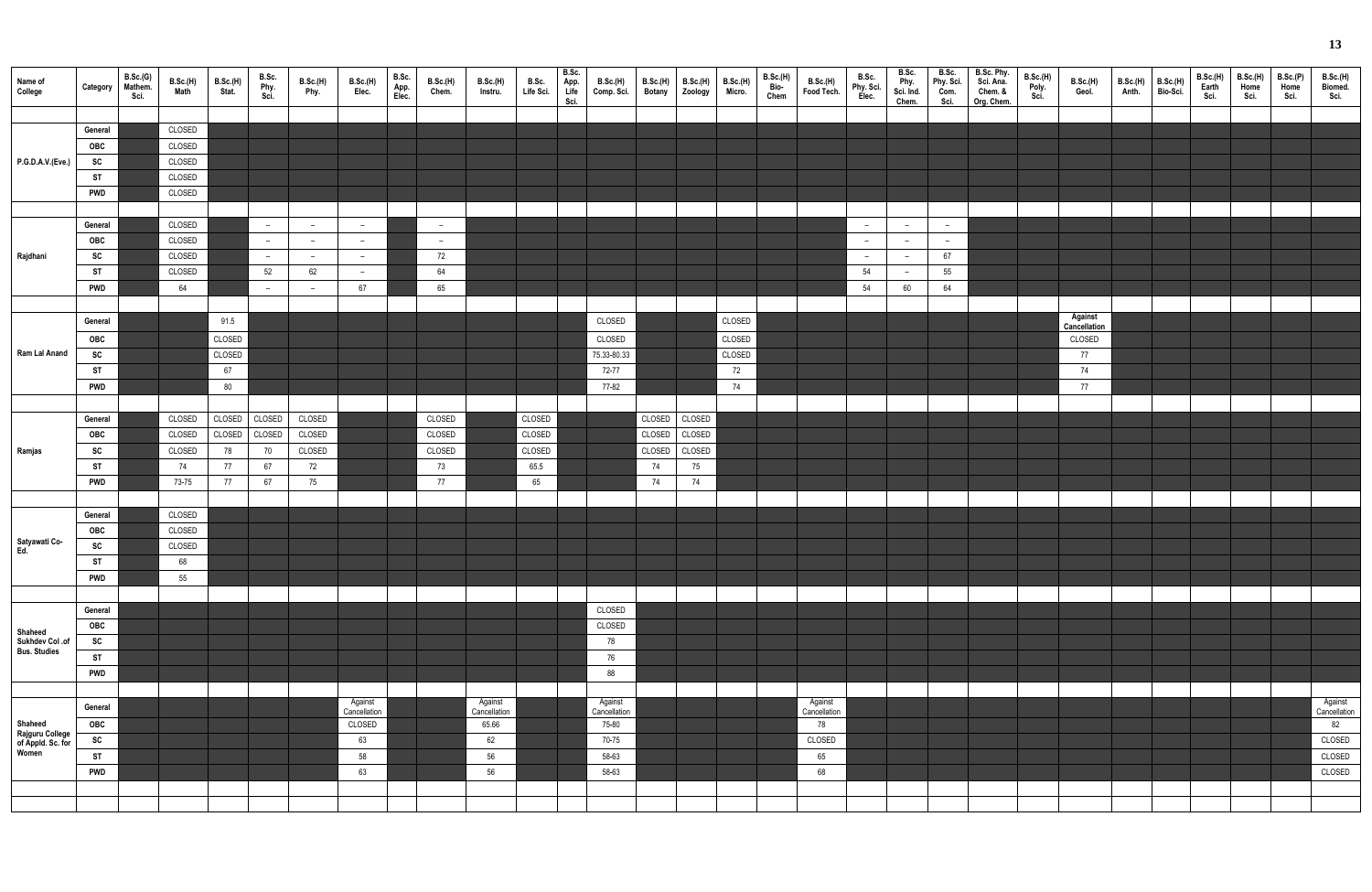| Name of<br>College         | Category Mathem. | B.Sc.(G)<br>Sci. | B.Sc.(H)<br><b>Math</b> | B.Sc.(H)<br>Stat. | B.Sc.<br>Phy.<br>Sci. | B.Sc.(H)<br>Phy. | B.Sc.(H)<br>Elec. | B.Sc.<br>App.<br>Elec. | B.Sc.(H)<br>Chem. | B.Sc.(H)<br>Instru. | B.Sc.<br>Life Sci. | B.Sc.<br>App.<br>Life<br>Sci. | <b>B.Sc.(H)</b><br>Comp. Sci. | <b>B.Sc.(H)</b> | B.Sc.(H)<br>Botany Zoology | <b>B.Sc.(H)</b><br>Micro. | <b>B.Sc.(H)</b><br>Bio-<br>Chem | B.Sc.(H)<br>Food Tech. | B.Sc.<br>Phy. Sci.<br>Elec. | B.Sc.<br>Phy.<br>Sci. Ind.<br>Chem. | B.Sc.<br>Phy. Sci.<br>Com.<br>Sci. | B.Sc. Phy.<br>Sci. Ana.<br>Chem. &<br>Org. Chem. | B.Sc.(H)<br>Poly.<br>Sci. | <b>B.Sc.(H)</b><br>Geol. | B.Sc.(H) B.Sc.(H)<br>Anth. Bio-Sci. | B.Sc.(H)<br>Earth<br>Sci. | B.Sc.(H)<br>Home<br>Sci. | B.Sc.(P)<br>Home<br>Sci. | B.Sc.(H)<br>Biomed.<br>Sci. |
|----------------------------|------------------|------------------|-------------------------|-------------------|-----------------------|------------------|-------------------|------------------------|-------------------|---------------------|--------------------|-------------------------------|-------------------------------|-----------------|----------------------------|---------------------------|---------------------------------|------------------------|-----------------------------|-------------------------------------|------------------------------------|--------------------------------------------------|---------------------------|--------------------------|-------------------------------------|---------------------------|--------------------------|--------------------------|-----------------------------|
|                            |                  |                  |                         |                   |                       |                  |                   |                        |                   |                     |                    |                               |                               |                 |                            |                           |                                 |                        |                             |                                     |                                    |                                                  |                           |                          |                                     |                           |                          |                          |                             |
|                            | General          |                  | CLOSED                  |                   |                       |                  |                   |                        |                   |                     |                    |                               |                               |                 |                            |                           |                                 |                        |                             |                                     |                                    |                                                  |                           |                          |                                     |                           |                          |                          |                             |
|                            | OBC              |                  | CLOSED                  |                   |                       |                  |                   |                        |                   |                     |                    |                               |                               |                 |                            |                           |                                 |                        |                             |                                     |                                    |                                                  |                           |                          |                                     |                           |                          |                          |                             |
| Shaheed                    | SC               |                  | CLOSED                  |                   |                       |                  |                   |                        |                   |                     |                    |                               |                               |                 |                            |                           |                                 |                        |                             |                                     |                                    |                                                  |                           |                          |                                     |                           |                          |                          |                             |
| <b>Bhagat Singh</b>        | <b>ST</b>        |                  | CLOSED                  |                   |                       |                  |                   |                        |                   |                     |                    |                               |                               |                 |                            |                           |                                 |                        |                             |                                     |                                    |                                                  |                           |                          |                                     |                           |                          |                          |                             |
|                            | <b>PWD</b>       |                  | Contact                 |                   |                       |                  |                   |                        |                   |                     |                    |                               |                               |                 |                            |                           |                                 |                        |                             |                                     |                                    |                                                  |                           |                          |                                     |                           |                          |                          |                             |
|                            |                  |                  | College                 |                   |                       |                  |                   |                        |                   |                     |                    |                               |                               |                 |                            |                           |                                 |                        |                             |                                     |                                    |                                                  |                           |                          |                                     |                           |                          |                          |                             |
|                            | General          |                  |                         |                   |                       |                  |                   |                        |                   |                     |                    |                               | CLOSED                        |                 |                            |                           |                                 |                        |                             |                                     |                                    |                                                  |                           |                          |                                     |                           |                          |                          |                             |
|                            | OBC              |                  |                         |                   |                       |                  |                   |                        |                   |                     |                    |                               | $\overline{a}$                |                 |                            |                           |                                 |                        |                             |                                     |                                    |                                                  |                           |                          |                                     |                           |                          |                          |                             |
| S.G.G.S. Coll. of          | SC               |                  |                         |                   |                       |                  |                   |                        |                   |                     |                    |                               | 75                            |                 |                            |                           |                                 |                        |                             |                                     |                                    |                                                  |                           |                          |                                     |                           |                          |                          |                             |
| Commerce.                  | <b>ST</b>        |                  |                         |                   |                       |                  |                   |                        |                   |                     |                    |                               | 65                            |                 |                            |                           |                                 |                        |                             |                                     |                                    |                                                  |                           |                          |                                     |                           |                          |                          |                             |
|                            | <b>PWD</b>       |                  |                         |                   |                       |                  |                   |                        |                   |                     |                    |                               | 70                            |                 |                            |                           |                                 |                        |                             |                                     |                                    |                                                  |                           |                          |                                     |                           |                          |                          |                             |
|                            |                  |                  |                         |                   |                       |                  |                   |                        |                   |                     |                    |                               |                               |                 |                            |                           |                                 |                        |                             |                                     |                                    |                                                  |                           |                          |                                     |                           |                          |                          |                             |
|                            | General          |                  | CLOSED                  |                   | CLOSED                | CLOSED           | CLOSED            |                        | CLOSED            |                     | CLOSED             |                               |                               |                 | CLOSED CLOSED              |                           |                                 |                        | CLOSED                      |                                     | CLOSED                             |                                                  |                           |                          |                                     |                           |                          |                          |                             |
|                            | OBC              |                  | $\sim$                  |                   | $\sim$                | $\overline{a}$   | $-$               |                        | $\sim$            |                     | $\sim$             |                               |                               | $-$             | $-$                        |                           |                                 |                        | $\sim$                      |                                     | $\sim$                             |                                                  |                           |                          |                                     |                           |                          |                          |                             |
| S.G.T.B. Khalsa            | SC               |                  | CLOSED                  |                   | 74                    | CLOSED           | CLOSED            |                        | CLOSED            |                     | CLOSED             |                               |                               |                 | CLOSED CLOSED              |                           |                                 |                        | 74                          |                                     | 74                                 |                                                  |                           |                          |                                     |                           |                          |                          |                             |
|                            | <b>ST</b>        |                  | CLOSED                  |                   | 60                    | CLOSED           | CLOSED            |                        | CLOSED            |                     | CLOSED             |                               |                               |                 | CLOSED CLOSED              |                           |                                 |                        | 60                          |                                     | 60                                 |                                                  |                           |                          |                                     |                           |                          |                          |                             |
|                            | <b>PWD</b>       |                  | 80                      |                   | 60                    | CLOSED           | CLOSED            |                        | CLOSED            |                     | 45                 |                               |                               |                 | CLOSED CLOSED              |                           |                                 |                        | 60                          |                                     | 60                                 |                                                  |                           |                          |                                     |                           |                          |                          |                             |
|                            |                  |                  |                         |                   |                       |                  |                   |                        |                   |                     |                    |                               |                               |                 |                            |                           |                                 |                        |                             |                                     |                                    |                                                  |                           |                          |                                     |                           |                          |                          |                             |
|                            | General          |                  | CLOSED                  |                   | CLOSED                | CLOSED           |                   |                        | CLOSED            |                     | 79.6               |                               |                               | WL              | WL                         |                           | CLOSED                          |                        |                             |                                     | CLOSED                             |                                                  |                           |                          |                                     |                           |                          |                          |                             |
|                            | OBC              |                  | CLOSED                  |                   | CLOSED                | CLOSED           |                   |                        | CLOSED            |                     | CLOSED             |                               |                               | 80              | WL                         |                           | CLOSED                          |                        |                             |                                     | CLOSED                             |                                                  |                           |                          |                                     |                           |                          |                          |                             |
| Shivaji                    | <b>SC</b>        |                  | 79                      |                   | CLOSED                | 77               |                   |                        | CLOSED            |                     | 69                 |                               |                               | CLOSED          | 73                         |                           | CLOSED                          |                        |                             |                                     | WL                                 |                                                  |                           |                          |                                     |                           |                          |                          |                             |
|                            | <b>ST</b>        |                  | 76                      |                   | 68                    | 75               |                   |                        | 76                |                     | 63                 |                               |                               | 69              | 69                         |                           | 66                              |                        |                             |                                     | 64                                 |                                                  |                           |                          |                                     |                           |                          |                          |                             |
|                            | <b>PWD</b>       |                  | 74                      |                   | 67                    | 70               |                   |                        | 74                |                     | 62                 |                               |                               | 67              | 58                         |                           | 66                              |                        |                             |                                     | 58                                 |                                                  |                           |                          |                                     |                           |                          |                          |                             |
|                            |                  |                  |                         |                   |                       |                  |                   |                        |                   |                     |                    |                               |                               |                 |                            |                           |                                 |                        |                             |                                     |                                    |                                                  |                           |                          |                                     |                           |                          |                          |                             |
|                            | General          |                  | CLOSED                  |                   |                       |                  |                   |                        |                   |                     |                    |                               | CLOSED                        |                 |                            |                           |                                 |                        |                             |                                     |                                    |                                                  |                           |                          |                                     |                           |                          |                          |                             |
|                            | OBC              |                  | CLOSED                  |                   |                       |                  |                   |                        |                   |                     |                    |                               | CLOSED                        |                 |                            |                           |                                 |                        |                             |                                     |                                    |                                                  |                           |                          |                                     |                           |                          |                          |                             |
| Shyama Prasad<br>Mukherjee | SC               |                  | 70                      |                   |                       |                  |                   |                        |                   |                     |                    |                               | CLOSED                        |                 |                            |                           |                                 |                        |                             |                                     |                                    |                                                  |                           |                          |                                     |                           |                          |                          |                             |
| College                    | <b>ST</b>        |                  | 70                      |                   |                       |                  |                   |                        |                   |                     |                    |                               | 72-77                         |                 |                            |                           |                                 |                        |                             |                                     |                                    |                                                  |                           |                          |                                     |                           |                          |                          |                             |
|                            | <b>PWD</b>       |                  | 70                      |                   |                       |                  |                   |                        |                   |                     |                    |                               | 84-89                         |                 |                            |                           |                                 |                        |                             |                                     |                                    |                                                  |                           |                          |                                     |                           |                          |                          |                             |
|                            |                  |                  |                         |                   |                       |                  |                   |                        |                   |                     |                    |                               |                               |                 |                            |                           |                                 |                        |                             |                                     |                                    |                                                  |                           |                          |                                     |                           |                          |                          |                             |
|                            | General          |                  |                         |                   | CLOSED                |                  |                   |                        |                   |                     |                    |                               |                               |                 |                            |                           |                                 |                        | CLOSED                      |                                     | CLOSED                             |                                                  |                           |                          |                                     |                           |                          |                          |                             |
|                            | OBC              |                  |                         |                   | CLOSED                |                  |                   |                        |                   |                     |                    |                               |                               |                 |                            |                           |                                 |                        | CLOSED                      |                                     | CLOSED                             |                                                  |                           |                          |                                     |                           |                          |                          |                             |
| Shyam Lal                  | SC               |                  |                         |                   | CLOSED                |                  |                   |                        |                   |                     |                    |                               |                               |                 |                            |                           |                                 |                        | CLOSED                      |                                     | CLOSED                             |                                                  |                           |                          |                                     |                           |                          |                          |                             |
|                            | <b>ST</b>        |                  |                         |                   | 50                    |                  |                   |                        |                   |                     |                    |                               |                               |                 |                            |                           |                                 |                        | 50                          |                                     | 50                                 |                                                  |                           |                          |                                     |                           |                          |                          |                             |
|                            | <b>PWD</b>       |                  |                         |                   | 50                    |                  |                   |                        |                   |                     |                    |                               |                               |                 |                            |                           |                                 |                        | 50                          |                                     | 50                                 |                                                  |                           |                          |                                     |                           |                          |                          |                             |
|                            |                  |                  |                         |                   |                       |                  |                   |                        |                   |                     |                    |                               |                               |                 |                            |                           |                                 |                        |                             |                                     |                                    |                                                  |                           |                          |                                     |                           |                          |                          |                             |
|                            | General          |                  |                         |                   | CLOSED                |                  | CLOSED            |                        |                   |                     | CLOSED             |                               |                               |                 |                            |                           |                                 |                        |                             |                                     |                                    |                                                  |                           |                          |                                     |                           |                          |                          |                             |
|                            | OBC              |                  |                         |                   | CLOSED                |                  | CLOSED            |                        |                   |                     | CLOSED             |                               |                               |                 |                            |                           |                                 |                        |                             |                                     |                                    |                                                  |                           |                          |                                     |                           |                          |                          |                             |
| Sri Aurobindo              | SC               |                  |                         |                   | 66                    |                  | 74                |                        |                   |                     | CLOSED             |                               |                               |                 |                            |                           |                                 |                        |                             |                                     |                                    |                                                  |                           |                          |                                     |                           |                          |                          |                             |
|                            | <b>ST</b>        |                  |                         |                   | 63                    |                  | 74                |                        |                   |                     | 66                 |                               |                               |                 |                            |                           |                                 |                        |                             |                                     |                                    |                                                  |                           |                          |                                     |                           |                          |                          |                             |
|                            | <b>PWD</b>       |                  |                         |                   | 63                    |                  | 73                |                        |                   |                     | 66                 |                               |                               |                 |                            |                           |                                 |                        |                             |                                     |                                    |                                                  |                           |                          |                                     |                           |                          |                          |                             |
|                            |                  |                  |                         |                   |                       |                  |                   |                        |                   |                     |                    |                               |                               |                 |                            |                           |                                 |                        |                             |                                     |                                    |                                                  |                           |                          |                                     |                           |                          |                          |                             |
|                            |                  |                  |                         |                   |                       |                  |                   |                        |                   |                     |                    |                               |                               |                 |                            |                           |                                 |                        |                             |                                     |                                    |                                                  |                           |                          |                                     |                           |                          |                          |                             |
|                            |                  |                  |                         |                   |                       |                  |                   |                        |                   |                     |                    |                               |                               |                 |                            |                           |                                 |                        |                             |                                     |                                    |                                                  |                           |                          |                                     |                           |                          |                          |                             |